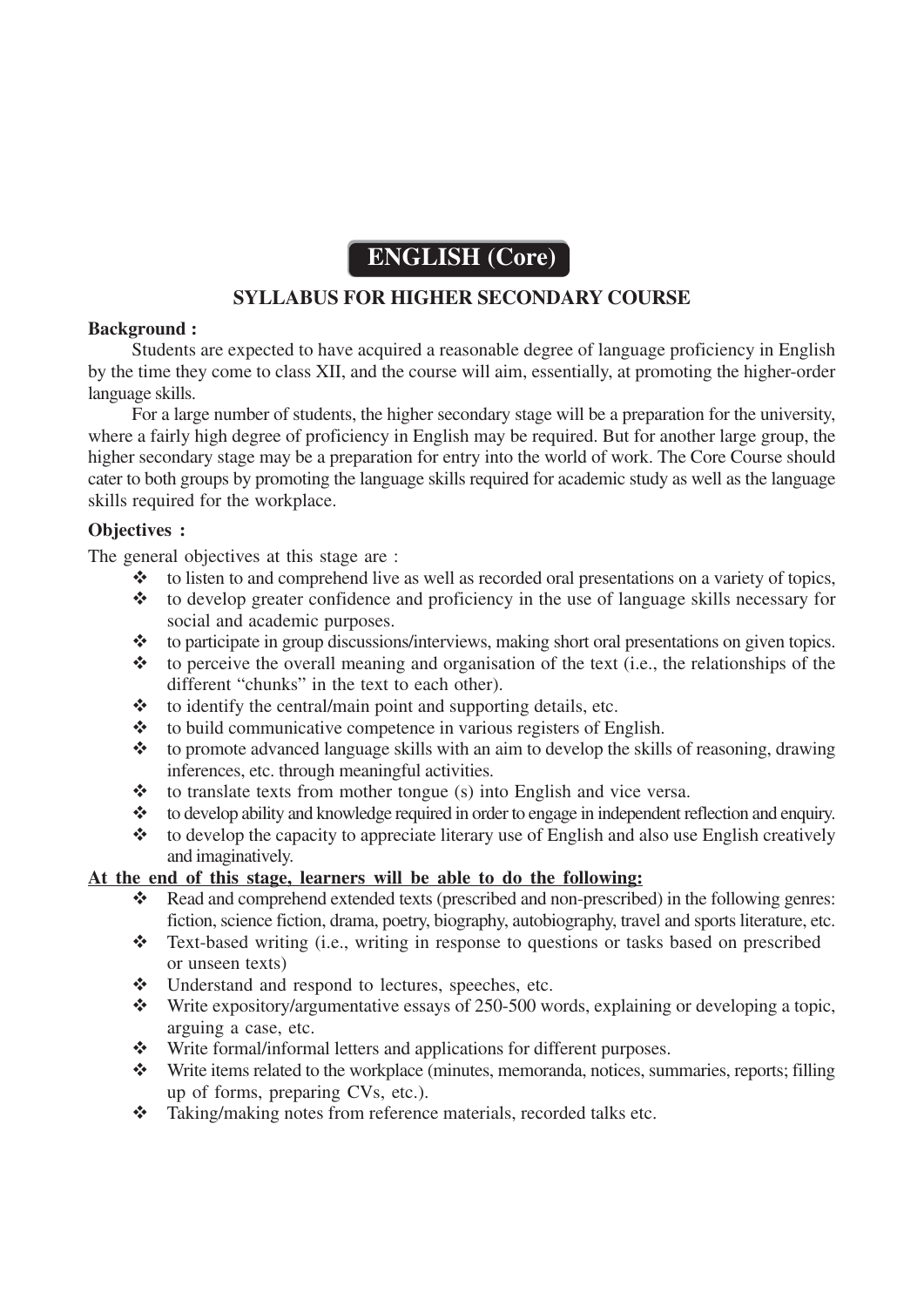2 Syllabi for H.S. Final Year

### **Language Items :**

The Core Course should draw upon the language items meant for their language proficiency. Particular attention may, however, be given to the following areas of grammar:

The uses of different tense forms for different kinds of narration.

The use of passive forms in scientific and innovative writings.

Converting one kind of sentence/clause into a different kind of structure as well as other items to exemplify stylistic variations in different discourses.

A conscious knowledge of some grammatical rules and sound pattems may be useful and interesting at this stage.

### **Methods and Techniques :**

The techniques used for teaching should promote habits of self-learning and reduce dependence on the teacher. In general, we recommend a multi-skill, learner-centred, activity based approach, of which there can be many variations. The core classroom activity is likely to be that of silent reading of prescribed/selected texts for comprehension, which can lead to other forms of language learning activities such as role play, dramatization, group discussion, writing, etc. although many such activities could be carried out without the preliminary use of textual material. It is important that students be trained to read independently and intelligently, interacting actively with texts, with the use of reference materials (dictionaries, thesauruses, etc.) where necessary. Some pre-reading activity will generally be required, and the course books should suggest suitable activities, leaving teachers free to devise other activities when desired. So also, the reading of texts should be followed by post reading activities. It is important to remember that every text can generate different readings. Students should be encouraged to interpret texts in different ways.

Group and pair activities can be resorted to when desired, but many useful language activities can be carried out individually.

In general, teachers should encourage students to interact actively with texts and with each other. Oral activity (group discussion, etc.) should be encouraged.

# **ENGLISH (Core)**

## **SYLLABUS FOR HIGHER SECONDARY SECOND YEAR COURSE**

| One paper |                                               | 3 Hours        | <b>Marks: 100</b> |  |
|-----------|-----------------------------------------------|----------------|-------------------|--|
|           | Unit wise Weightage :                         |                |                   |  |
|           | <b>Unit/Areas of Learning</b>                 |                | <b>Marks</b>      |  |
|           | <b>Section-A</b>                              |                |                   |  |
| A.        | <b>Reading Skills</b>                         |                | 10                |  |
|           | Reading unseen prose passage                  |                |                   |  |
|           | <b>Section-B</b>                              |                |                   |  |
| В.        | <b>Advanced Writing Skills</b>                |                | 25                |  |
|           | Section : C                                   |                |                   |  |
|           | <b>Grammar</b>                                |                |                   |  |
|           | <b>Narration : Direct and Indirect</b><br>(i) | <b>4</b> marks | 20                |  |
|           | (ii)<br><b>Voice</b>                          | <b>3marks</b>  |                   |  |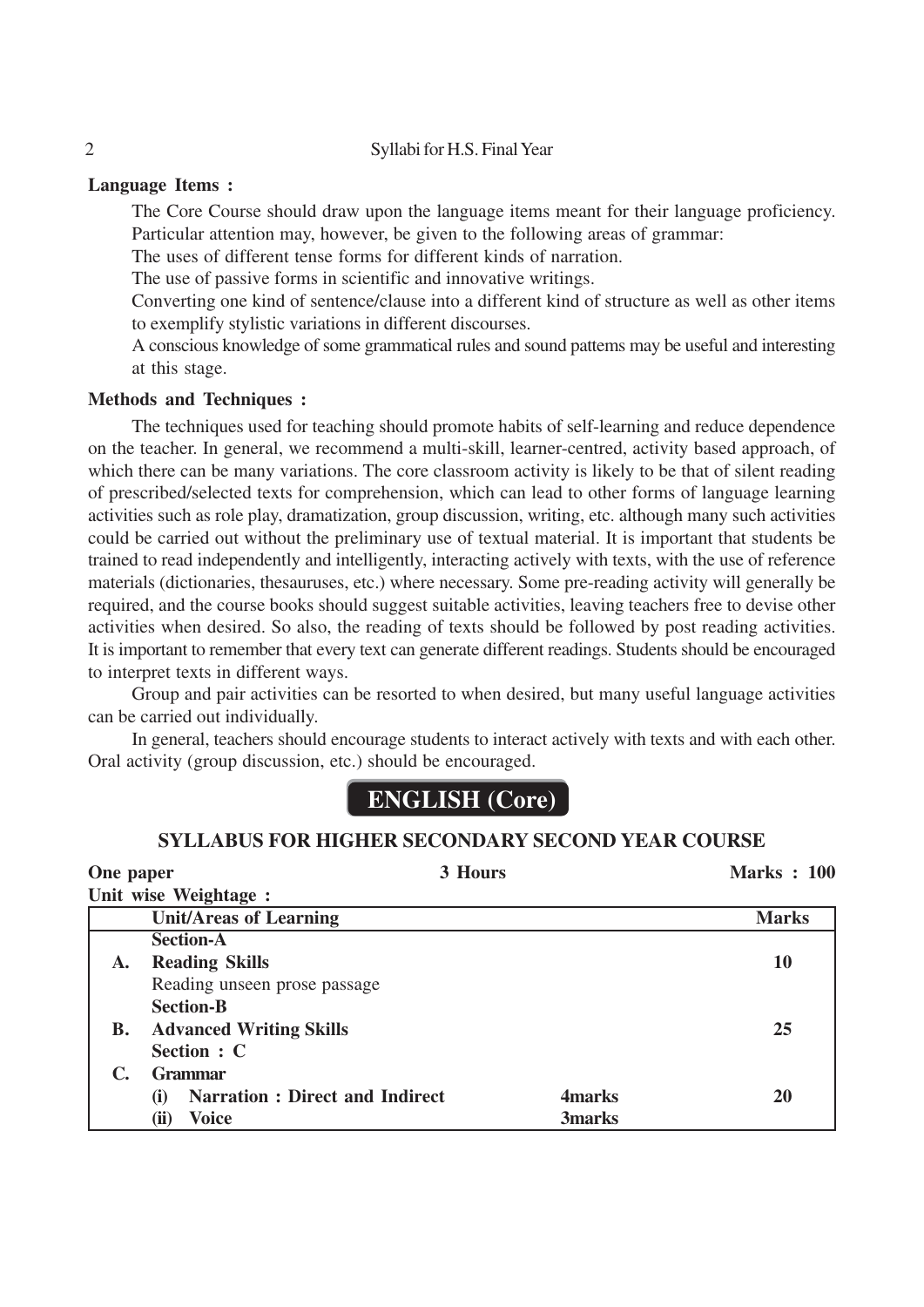Syllabi for H.S. Final Year 3

|    | (iii) Tenses                        | 5marks  |    |
|----|-------------------------------------|---------|----|
|    | (iv) Preposition                    | 4 marks |    |
|    | (v) Transformation of Sentences     | 4marks  |    |
| D. | <b>Section-D (Prescribed Books)</b> |         |    |
|    | <b>Flamingo</b><br>(i)              |         | 30 |
|    | <b>Vistas</b><br>(ii)               |         | 15 |
|    |                                     |         |    |

### **SECTION - A**

## **Reading unseen Passage 10 Marks**

Reading unseen prose passage for comprehension.

The total length of the passage will be between 500-800 words. The passages may be one of the following:

- (a) Factual Passages e.g. instructions. descriptions, reports.
- (b) Discursive passage involving opinion e.g. argumentative. persuasive or interpretative text.
- (c) Literary passage e.g. extract from fiction, drama, poetry, essay or biography.

| <b>Unseen</b>   | No of words | <b>Testing</b>           | <b>Marks</b> |
|-----------------|-------------|--------------------------|--------------|
| <b>Passages</b> |             | <b>Areas</b>             | allotted     |
|                 | 500-800     | Short answer type        |              |
|                 |             | questions to test local, |              |
|                 |             | global and inferential   |              |
|                 |             | comprehension            |              |
|                 |             | Vocabulary               |              |

### **SUMMARY - H.S. Final year**

### **SECTION - B**

## **Advanced Writing Skills 25 Marks**

- 2. One out of two short compositions of not more than 50 words each e.g. advertisement and notices, designing or drafting posters, writing formal and informal invitations and replies. 05 3. A report or a factual description based on verbal input provided (one out of two)  $(100-125 \text{ words})$  10 4. Writing one out of two letters based on verbal input. Letter types include : 10 **(a) Business or official letters** (for making enquiries, registering complaints, asking for and giving information, placing orders and sending replies): **(b) Letters to the editor** (giving suggestions on an issue) **(c) Application for a job SECTION-C-Grammar 20 Marks 5. 1. Narration : Direct and Indirect 4marks 2. Voice 3marks 3. Tenses 5marks 4. Preposition 4marks**
	- **5. Transformation of Sentences 4marks**